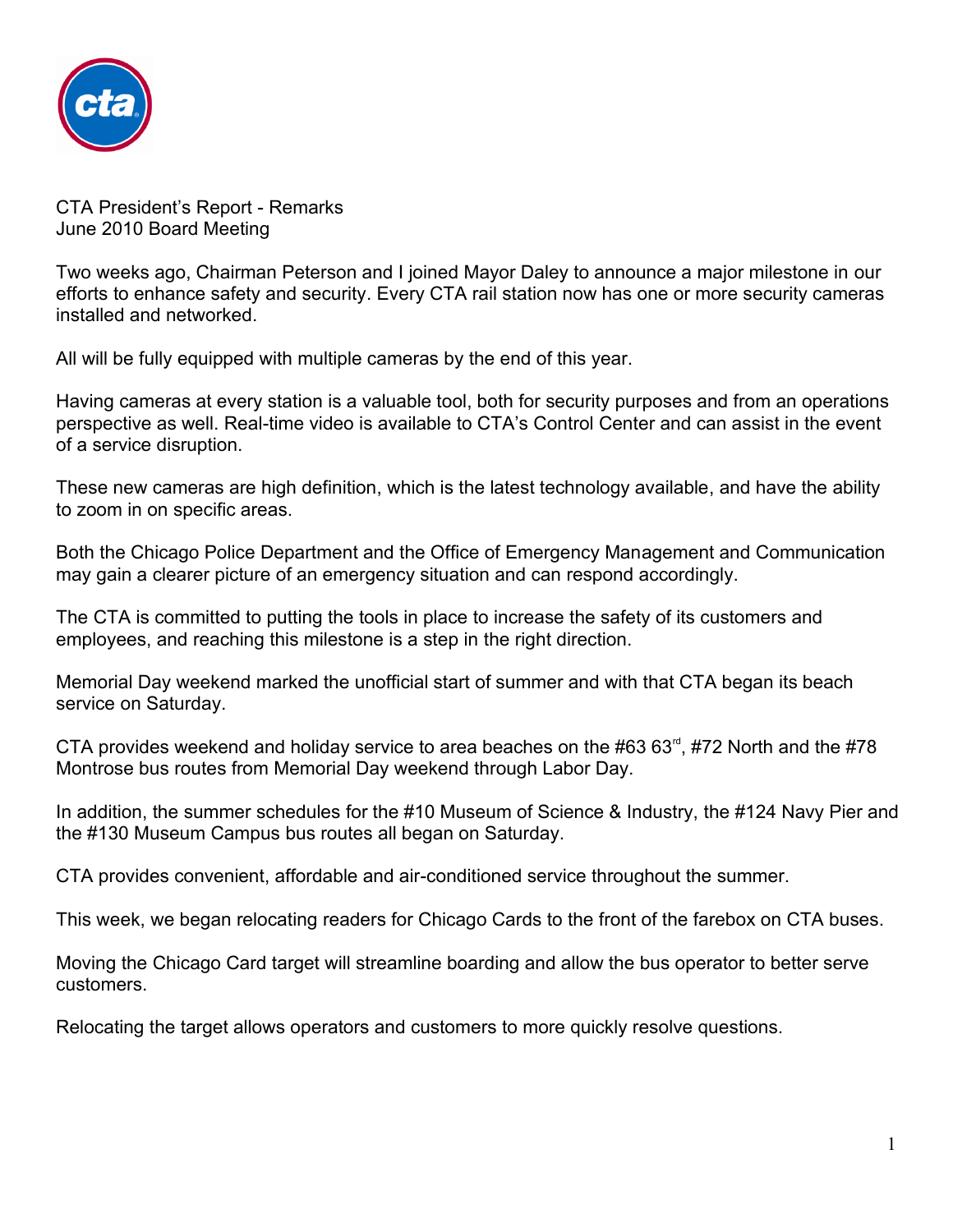Last week it was necessary to temporarily remove the 5000-series prototype rail cars from service so that engineers can install and test a modification to the braking system. The prototypes were most recently tested on the Green Line.

Bombardier, the rail car manufacturer, has been working on a modification that will improve the operation of the brakes.

Although the test trains have not experienced any failure, under certain conditions a component was found to be affected by vibrations, which over time could result in a temporary loss of friction brake.

Once the adjustment has been made, the rail cars will be tested out-of-service before resuming testing again on the Green Line in a few weeks.

We test the cars for many months to allow our engineers to gauge the performance of the prototypes against a number of variables. We want to be sure the cars perform satisfactorily in all weather conditions and under the normal wear and tear they'll experience on our system.

We don't plan to move ahead with delivery of the remaining cars until all of the mechanisms have been satisfactorily tested and evaluated.

This week commemorative farecards issued in honor of the 2010 Cubs versus White Sox crosstown series are available.

The limited edition cards are being dispensed from farecard vending machines at all CTA rail stations for as long as supplies last.

In addition, commemorative posters will be distributed at the CTA Red Line station near the ballpark during each series.

We encourage riders and baseball fans to get their farecards and posters while they can and to take advantage of the convenience of CTA service when traveling to and from the games.

We continue to focus our efforts on cleanliness throughout the system.

Specifically, at rail stations, deep cleans are currently occurring at two stations per day and this summer that will increase to three stations per day.

Deep cleaning focuses on power washing, stainless steel polishing and making sure the small details are addressed.

This is a strategic shift on how CTA addresses work and cleanliness at stations.

The goal is to improve the customer experience at CTA rail stations, which can mean anything from repairing a broken door, performing a detailed cleaning or applying a fresh coat of paint.

Today's agenda includes an experimental Convention Pass designed to encourage the use of CTA by people attending conferences and trade shows at McCormick Place.